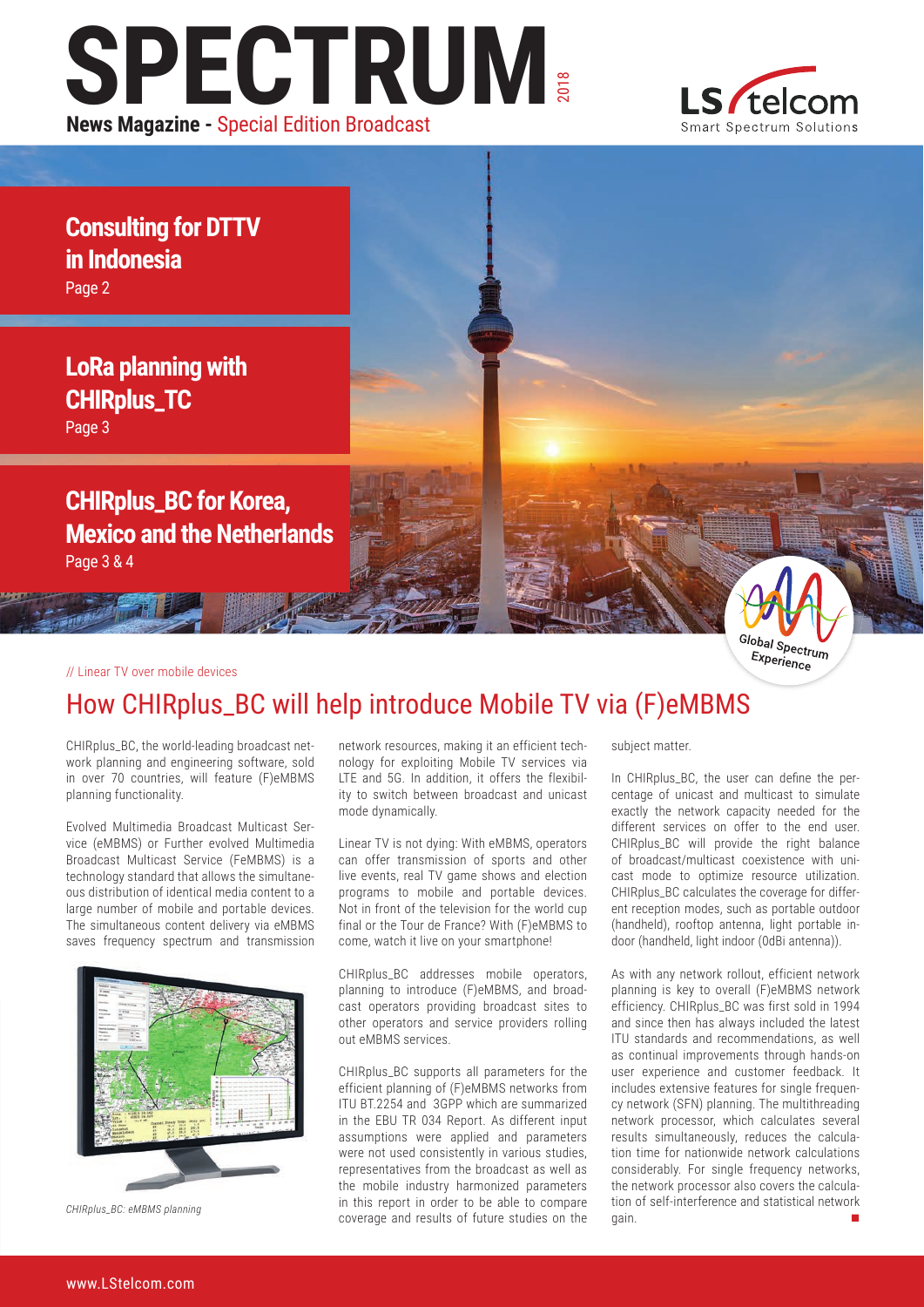# Consulting on frequency and network planning for Digital Terrestrial TV in Indonesia

LS telcom was commissioned by their local partner for Indonesia, PT Solitechmedia Synergy, to support them in the nationwide Digital TV planning in Indonesia.

LS telcom will begin the project by defining different Digital Terrestrial TV (DTTV) service areas. These will be based on the analog service areas and analog contours, which will be adapted to fit to existing administrative districts where possible. The newly defined digital service areas or allotments, will later be put as new service areas for the digital service providers.

LS telcom will then perform the DTTV network planning for several border and dense areas. The digital terrestrial TV coverage and frequency planning will be based on a minimum coverage rate of 70% of the population per service area. LS telcom will define a frequency plan for the final digital DTTV network as well as for the simulcast phase, when analog and digital TV co-exist. The DTTV frequencies will be divided into three categories "no", "slight" and "strong" interference during the simulcast phase, which will finally determine the frequencies to be used as well as the number of channels per

DTTV service area that can be operated during that period. LS telcom's planning method and results will serve as a model for the DTTV planning of the remaining service areas.

The project also includes training of Solitechmedia employees on LS telcom's digital broadcast network planning suite CHIRplus\_BC, as well as advisory services and a workshop for knowledge transfer.

#### // South Africa

# Replacement of medium wave transmitter for Sentech (SOC) Limited

Sentech commissioned LS of SA's subsidiary, Radio Telecommunication Services (RTS), to replace one of their 25 kW medium wave transmitters, which was destroyed by fire and soot. Sentech chose RTS for the transmitter replacement, following their visit to a containerized transmission facility that LS of SA had prepared for Magic 828 in 2015. The Sentech technical team was impressed with the design features and overall compactness of the Nautel NX25, which was supplied and installed by LS of SA in a turnkey project along with future long-term support from the transmitter manufacturer. For the installation, time was of the essence and

LS of SA's team, under the lead of transmission specialist Vaughan Taylor, successfully installed and commissioned the new transmitter in just over a month from the date of the customer placing the order with LS of SA. Sentech staff also received comprehensive training on the NX25 prior to the installation.

Mr. Mbongeni Mofokeng, Sentech Manager for Cape Town Operations said, "Thank you RTS for your efforts. The new NX25 installation and service we've received from RTS, has certainly met with the expectations of my team and ultimately our client, Cape Pulpit."



*The Sentech Cape Town Transmitter Operational Centre team put the NX25 through its paces at the switch-on*

#### // LS telcom delivers Technical Advisory Service (TAS) on behalf of ABU

## Broadcast training for Myanmar

www.LStelcom.com LS telcom provided a weeklong technical training on modern broadcast coverage and frequency planning to MRTV, Myanma Radio and Television. The ABU commissioned LS telcom to carry out this training on their behalf as part of their Technical Advisory Service to their members. Milos Pavlovic, Sales Director Broadcast at LS telcom, delivered the training, which aimed at engineers working in the broadcast industry in Myanmar and who focus on the planning and regulation of audio and television terrestrial broadcasting networks. Training participants came from the Ministry of Transport and Communications, the Ministry of Defense and other private broadcast network operators. The training included a wide range of theoretical and practical topics, from the introduction to broadcast theory, different broadcast network technologies, to wave propagation effects and propagation models, through to detailed presentation of required mapping and transmission data, interference theory, broadcast network analysis and finally the network optimization process based on different criteria. LS telcom, also a member of ABU, and its Training Academy have trained thousands of delegates who have received professional training since the foundation of the LS Training Academy in 2003.

For further information on the LS Training Academy:

*www.lstelcom.com/en/ls-training-academy/ broadcast/* 



*DTT coverage in Myanmar*

#### // Bahamas

## FM broadcast consulting for URCA, Bahamas

The regulatory authority of The Bahamas, URCA, commissioned LS telcom to review their current FM radio broadcast technical standards and to support them in a public consulting process. The objective is to establish the final technical standards that will form part of the FM radio broadcast policy.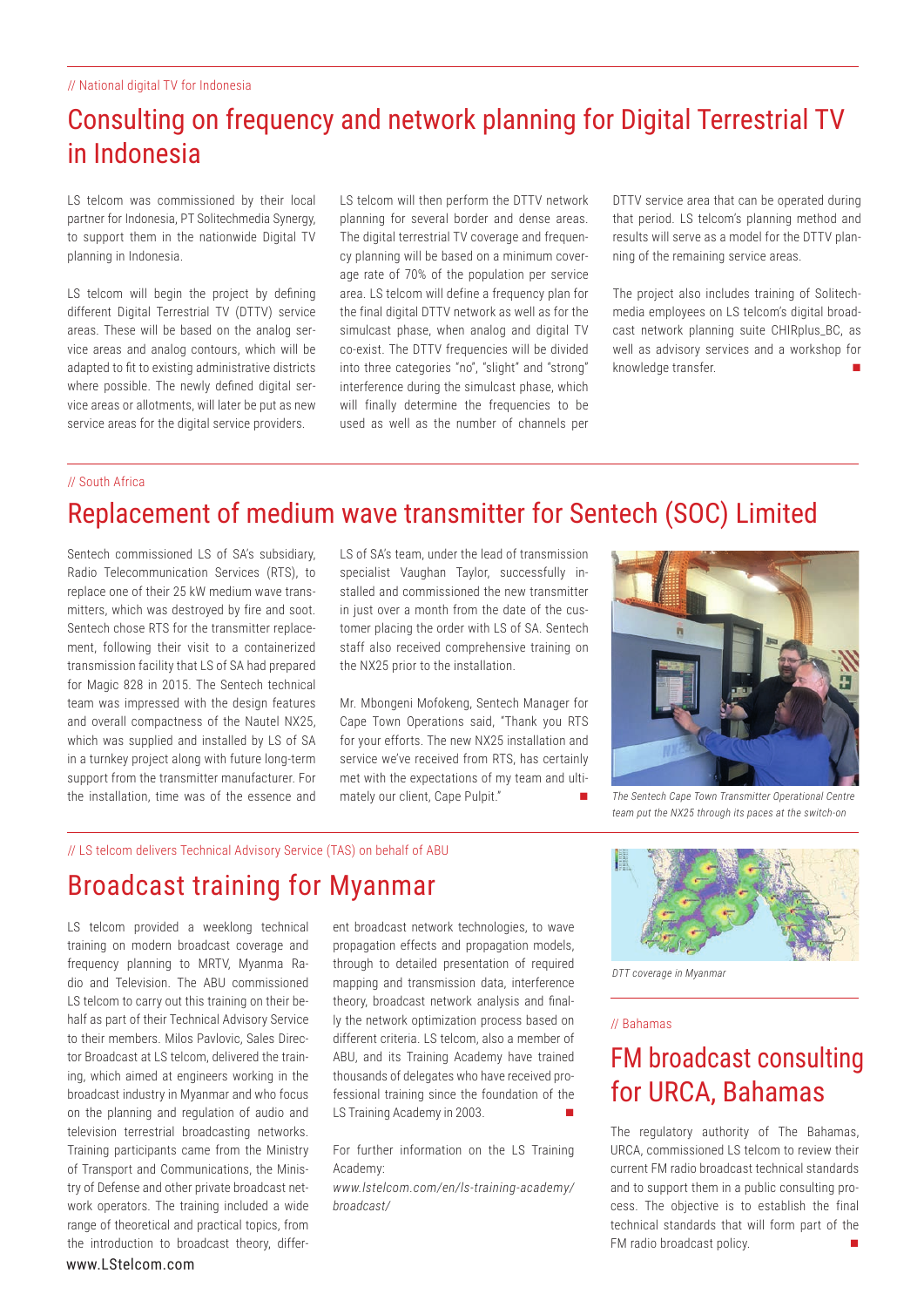## 5G compatibility study for Intelsat

Intelsat, a provider of C-Band satellite services in the United States, commissioned LS telcom Inc. for a spectrum study with the objective to analyze the characteristics of signal interference

as a result of introducing 5G deployments in adjacent spectrum to its existing C-Band Satellite services. The modeling and recommendations represent the first phase of a multiphase program being executed by Intelsat to prepare for the future 5G deployments.

#### // Finland

# LS telcom expands cooperation on LoRa software tools with Digita

Digita, a pioneer in wireless and digital solutions, and LS telcom, have agreed to expand their cooperation on network planning tools. Digita already employs LS telcom's software planning tool suite CHIRplus for the planning of their radio and TV networks and microwave links, and the cooperation now expands to the planning of Internet of Things (IoT) networks. Digita has adopted the CHIRplus\_TC application, which provides full functionality and is

optimized for the planning of LoRa networks and other narrow-band standards typically applied to the roll-out of IoT, smart cities and smart grid applications. LoRa is next-generation's radio technology that has been especially designed to meet the needs of IoT.

"LS telcom is a strong software supplier with whom we have had long-standing and satisfying cooperation. It is excellent for us that



*CHIRplus\_TC: LoRa planning*

// Korea

## National Korean broadcaster KBS acquires CHIRplus\_BC

KBS\*, the largest and oldest public national Korean broadcaster, has acquired CHIRplus\_BC to assist them in planning their ATSC 3.0 SFN. "We chose CHIRplus\_BC to improve our efficiency in the planning of the ATSC 3.0 SFN. CHIRplus\_BC is the world's most used broadcast network planning software. It carries

the experience of over 25 years of broadcast network planning, combined with extensive functionality for the planning of ATSC single frequency networks. We are very confident that with CHIRplus BC our engineers will plan the best ATSC 3.0 SFN ever in Korea, from a technical and economic perspective," confirmed

SungHo Jeon, Research Engineer at KBS Korea.

The software was sold with the assistance of LS telcom's Korean partner JNS (www.jnstek. com). \*www.kbs.co.kr

#### // Zambia

## Audio processing consulting services for Phoenix FM

LS of South Africa provided Phoenix FM, Lusaka, Zambia, with specialist consulting services for optimizing its FM signal on-air audio quality. The assignment included the technical evaluation of the station's complete transmission chain from the studio output to the off-air received FM signal. Vaughan Taylor, transmission specialist at LS of South Africa, worked with the Phoenix

FM engineering team on the optimization of the audio processing system including extensive drive tests at several locations in Lusaka and listening tests. Changes to the transmission infrastructure as well as 'tweaks' to the audio processing system were made to improve performance considerably. Muzaza Musulwe, Managing Director of Phoenix FM stated, "The work

done was wonderful. There has been significant improvement to audio quality."

The LS telcom team also undertook a full audit of the transmission infrastructure with a view to proposing several refinements, which would seek to improve the stations long term management of their transmission system.

planning of IoT networks", says Ari Kuukka, Director of IoT Services at Digita. "We have tested several IoT planning tools and chose to adopt the LoRa software supplied by LS telcom. We were also able to influence the development of the software's features to cover our specific needs in the planning work", says Mikko Meriläinen, network planner at Digita.

their services have expanded to include the

Manfred Lebherz, CEO and Member of the Board of LS telcom, commented, "We are very pleased that the Finnish company Digita, on the forefront of technologies and standards, has selected our LoRa planning software. This proves that we are on the right track with our IoT planning functionality development program, and we highly appreciate the close partnership with Digita, who provide valuable contributions to form our functional roadmap to fully match with our customers' day-to-day needs."